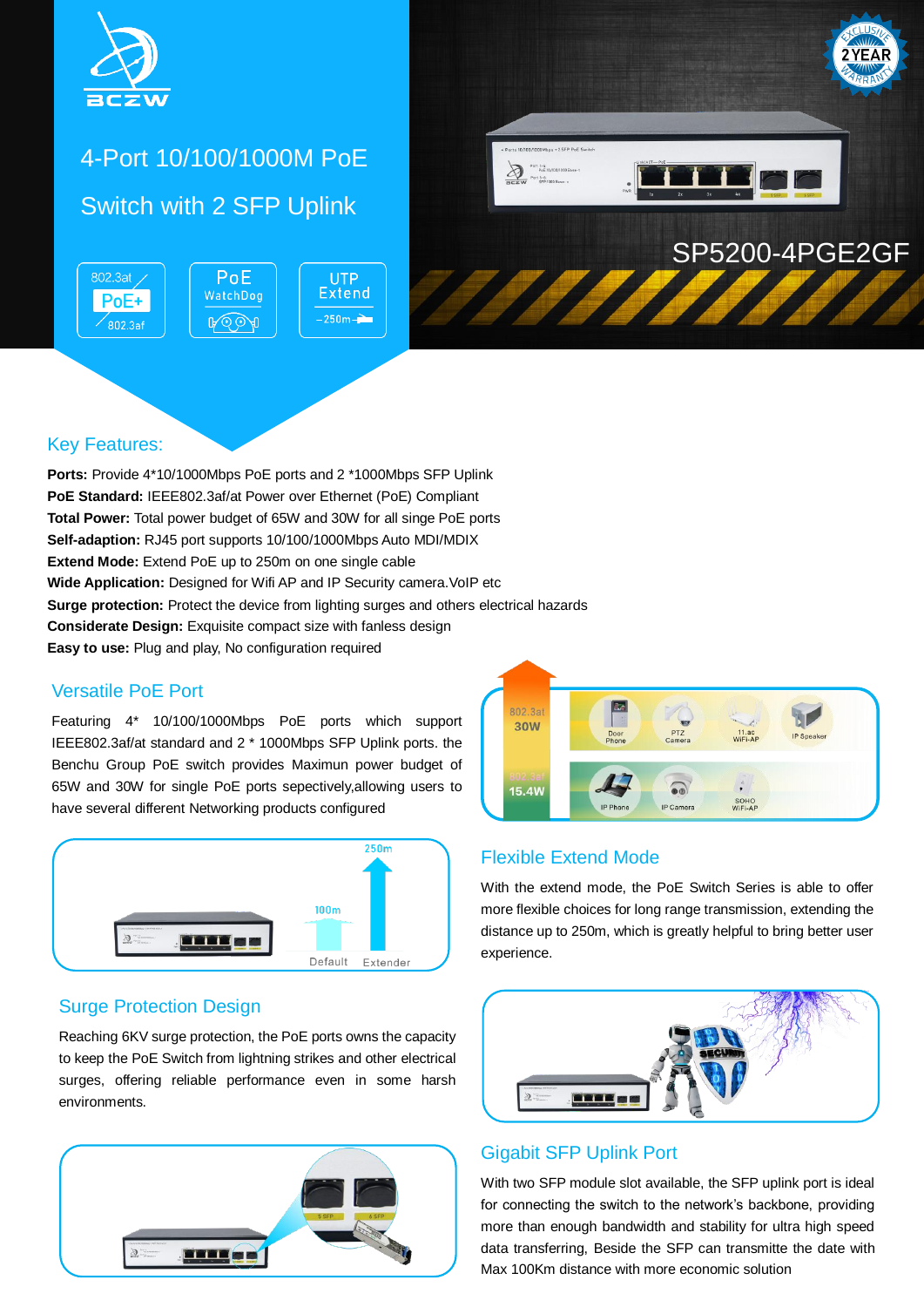# SP5200-4PGE2GF

4-Port Gigabit PoE Switch with 2 SFP Uplink

### Technical Datasheet

| <b>Model</b>                             | <b>SP5200-4PGE2GF</b>                                                                                                                                              |          |  |
|------------------------------------------|--------------------------------------------------------------------------------------------------------------------------------------------------------------------|----------|--|
| <b>Hardware Specifications</b>           |                                                                                                                                                                    |          |  |
| Connector                                | 4 10/100/1000BASE-T RJ45 auto MDI/MDIX ports<br>2 1000 Base-X SFP Slots                                                                                            |          |  |
| PoE Port                                 | 4 10/100/1000Mbps POE PSE port                                                                                                                                     |          |  |
| <b>SFP</b>                               | Singe fiber/Dual fiber supported. Distance vary the module                                                                                                         |          |  |
| <b>Thermal Fan</b>                       | Fanless Design                                                                                                                                                     |          |  |
| <b>LED</b> indicators                    | Power Indicator: PWR(green).<br>Network Indicator: Link(yellow)<br>PoE Working Indicator: PoE(green)<br>SFP indicator: ON/OFF                                      |          |  |
| <b>Switch Architecture</b>               | Store and Forward                                                                                                                                                  |          |  |
| <b>Transmission model</b>                | IEEE802.3X full-duplex and Backpressure half-duplex                                                                                                                |          |  |
| <b>Switch Performance</b>                | Backplane bandwidth                                                                                                                                                | 12Gbps   |  |
|                                          | Packet forwarding rate                                                                                                                                             | 8.93Mpps |  |
|                                          | <b>MAC</b> address                                                                                                                                                 | 8k       |  |
| Power requirement                        | DC52V/1.25A<br>AC100-240V 50/60Hz                                                                                                                                  |          |  |
| <b>ESD Protection</b>                    | 6KV ESD                                                                                                                                                            |          |  |
| Dimension(WxDxH)                         | 202mm x 104mm x 44.5mm(7.95in x 4.09in x 1.75in)                                                                                                                   |          |  |
| Weight                                   | $0.72$ Kg                                                                                                                                                          |          |  |
| Power over Ethernet (PoE) Specifications |                                                                                                                                                                    |          |  |
| Network standard                         | IEEE802.3i 10 BASE-T<br>IEEE802.3u 100 BASE-TX<br>IEEE802.3x Flow Control<br>IEEE802.3af Power over Ethernet<br>IEEE802.3at Power over Ethernet<br>IEEE802.3az EEE |          |  |
| PoE Standard                             | IEEE 802.3af Power over Ethernet/PSE<br>IEEE 802.3at Power over Ethernet Plus/PSE                                                                                  |          |  |
| PoE Supply Type                          | $1/2(+)$ , $3/6(-)$ End-span                                                                                                                                       |          |  |
| PoE Power Output                         | Per Port 52V DC, 300mA. max. 15.4 watts (IEEE 802.3af)<br>Per Port 52V DC, 600mA. max. 30 watts (IEEE 802.3at)                                                     |          |  |
| PoE Power budget                         | 65W                                                                                                                                                                |          |  |
| Environment                              |                                                                                                                                                                    |          |  |
| Environment specification                | Operating temperature: -20°C~55°C, operating humidity: 5%~95%                                                                                                      |          |  |
|                                          | Storage temperature: -40°C~75°C, storage humidity: 5%~95%                                                                                                          |          |  |
| Safety                                   | FCC Part15 Class A, CE. RoHs                                                                                                                                       |          |  |